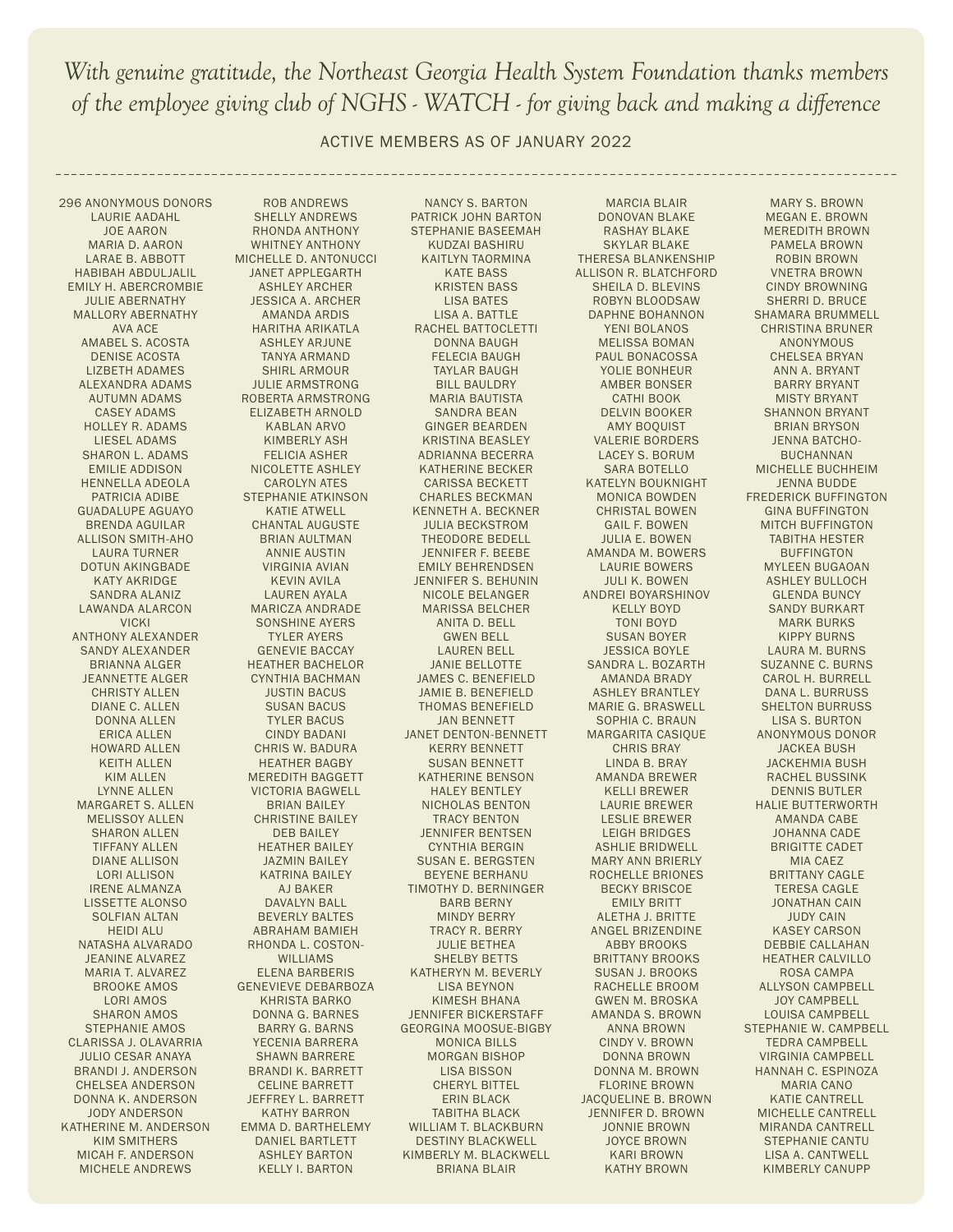ACTIVE MEMBERS AS OF JANUARY 2022

TRINH CAO BARRY CAPE AMBER CAPES JONATHAN G. CARDEN ROSANNA CARDER MEGAN CARGILE PENNY CARLAN YESENIA CARMONA BECKA HOPPER ABIGAIL CARR VALERIE CARR JAYME CARRICO KIERSTUN CARRS GREGG CARSON ALLYSON CARTER DENISE CARTER KANDACE CARTER MONIQUE CARTER BLANCA CASH LINDA CASH VICKIE L. CASPER APRIL CASTILLO RODOLFO A. HUIZAR-CASTILLO CASEY CATO ANGIE CATON MARIA CAVAZOS ALONDRA CHAGOYA SHANNON CHALMERS ANGELA J. CHAMBERS MACKENZIE CHAMBERS NEILE B. CHAMBERS BRITTNEY CHAMBLEE LIBERTY CHAMP SUSAN J. CHANDLER TINA CHAPHE BARBARA CHAPMAN KELSEY CHAPMAN LAURIE CHAPMAN TINA CHAPMAN SHARIA CHARLES SUNNY CHASE WHITNEY CHASTAIN SAVANNAH SMITH MEGAN CHEEK RUTH CHESTER ANA CHICAS ILUMINADA CHIEFE KAREN CHILDERS GLENDA CHILDRESS APRIL CHILDS MATTTHEW CHILDS JAMES A. CHOI STEPHANIE CHRISTIAN KATHRYN CHRISTIE AMANDA M. SATTERFIELD ALISON CHWALIBOG ABIGAIL CIESLUKOWSKI ALEJANDRA CISNEROS MARY C. CISSON DEIRDRE CLARK DIANE CLARK DONYA CLARK HAROLD S. CLARK JESSICA A. CLARK KELLYE CLARK LAURA CLARK LAUREN CLARK MICHELE POOLE CLARK NANCY CLARK

SHEILA CLARK STEPHANIE CLARK DENITA CLARKE LOUISE C. CLARK MARIA G. CLAVEL ASHLEIGH CLEAVELAND GEORGE CLELAND HALEY CLEMENT PAMELA A. CLENDENNIN TIFFANY CLEVELAND JENECE CLIFFORD ASHLEY COKER KAYLA E. COLE MARTHA COLE TAMMY COLEMAN DARLENE FRASCIONE JOAN COLEY JESSICA COLLETT LINDA COLLIER HANNAH PURCELL JORDAN T. COLLINS SHARI HIGGINS TONY COLLINS MORGAN COLLYER ROSS COLWELL CARMEN COMBS CONNIE CONGDON CYDNEY B. CONLEY MCKENNA CONLEY ADAM CONNER AMANDA HELTON HENRY E. CONNER, JR. LINDA CONNER MARIA IBARRA GINGER CONROY CIPRIANO CONTRERAS, JR. LILY CONTRERAS TRAM H. CONTRERAS ALICIA COOK CATHY COOK CHAD COOK JESSICA COOK LESA COOK MARY A. COOK MARY COOK SHANNON L. COOK SHELBY COOK TOMMI COOLEY CARMITA COOPER CONNOR COOPER KAYLON COOPER TERRY COOPER ANGELA CORATHERS REBECCA CORRADI MELISSA D. CORRAL LETICIA SANCHEZ VANESSA CORTEZ WENDY CORY MARIA COSTA JESSICA COTTON MARGIE M. COUVILLON MICHAEL COVERT MARY COVINGTON AUTUMN COX JENNIFER COX LAURA COX LYNNE B. COX SAMANTHA PHILLIPS TRACI COYNE STACY R. CRABTREE

SHERRY CRAIG EMILY CRAMPTON ELIZABETH CRANE SHERRY CRAVEN BROOKE CRAWFORD ROBYN CRESPI TRACY CRESS KAYLA CROMER TAMMY CRONIC BRANDON CROSBY KAYLA CROSBY MISTY PARKER CYNTHIA CROWE JOY CRUCE TARA CRUCE HEATHER CRUMLEY MEGAN CRUMP MANDY ZUNIGA CRUZ PATRICIA CRUZ VANESSA DE LA CRUZ WENDY CRUZ ANA CUEVAS JUAN CUEVAS, JR. NOREYDA CUEVAS MAGDALENA CUGNO CAROLYN CULPEPPER ALAINA CUNDIFF AYESHIA CUNNINGHAM SARAH E. CUNNINGHAM RACHEL CURLEY HEATHER CURREY DAWN CURRY SHEVON CURRY LAURIE CURTIN ABIGAIL CURTIS VICTORIA CURTIS AMY CUTSHAW JUDITH DAILEY SUNNY DALE WANDA DALE TONYA DALRYMPLE NICOLE DAMRON MARLENE DAMUS AMANDA DANIEL JANE DANIEL MARTIN DANIEL MEGAN DANIEL ROBIN H. DANIEL SANDRA DANIEL VALERIE DANIEL HOLLY DANIEL CONNIE DANIELS VICTORIA DANIELS LIBBY D'ANTONIO MOLLY DARE AMANDA DARKE ELONDA N. WILLIAMS LISETTE DASTINE SELENA DAVENPORT DENISE DAVID GLORIA D. DAVIDSON KIM DAVIDSON MARCELLA DAVIES AMY DAVIS ASHLEY DAVIS CHRISTOPHER DAVIS DEBORAH DAVIS DONTAVIOUS DAVIS GREGORY DAVIS GWENDOLYN DAVIS

IKO DAVIS JORDAN MITCHELL KAY M. DAVIS LAURA H. DAVIS LEE A. DAVIS MELISSA DAVIS MICHELLE DAVIS PAMELA DAVIS SARAH DAVIS SUSAN L. DAVIS TRENA DAVIS ROBIN DAWKINS BRIDGET DAWSON DUSTIN DEADWYLER KITTEN L. PURDY-DEAL BRITTANY DEAN CHRIS DEAN JOYCE DECKER KELLY DECKERS STEPHANIE DEES EVANGELINA DELACRUZ KIMBERLY DELEON SANTA DELGADO LAURA DELLINGER ANNA DEMPSEY MALLORY DEMPSEY ROBYN DEMPSEY AMANDA DENARD RHONDA DENNEN KATIE DENNING SUZANNE DEPEW MARTHA DEREIMER TRICIA G. DESIR PAMELA DESROCHERS MICHAEL DETRAZ RAYMUND DEVERA LESLIE DEWBERRY NIDA PELCHA ROBERT DEWOODY CARMEN DIANGELO JENIFER DICKERSON SANDRA W. DICKERSON DANIELLE BRYANT DANIELLE DILLARD KRISTINA SHERRED LECIA DILLARD JAMIE DILLS MARGARET DINI SUZANNE DINKEL KAREN HAWKINS DINSMORE AYODELE DIOP EMILY DIX JUVY DIZON KARIS A. DOBEY CAROL DODD JENNIFER WOOD SHELLI L. DODD TERESA DODD GUY MERIE VIAUD-DOL CANDY DOLES DALE DONALD MELISSA A. DONALDSON MICHELLE DONINO KATHY DONNELLY SEHERZADA DONO LAQUITA DOOLEY MARIE DORISCAR ZABRINA DORSETT HILARY L. STEWART

JEREMY DOTSON AMANDA DOUGLAS HARLEIGH DOVE KATREENA DOVE DENA EVANS PAUL DOWDY OMARI DOWLING BETH DOWNS STEPHANIE DOWNS HEMOY DRUMMOND NICOLE DRURY PAULINE DRYDEN REGINA L. DRYDEN DEBORAH DUKE LIBBY DUNAHOO SARAH DUNAHOO CHRIS DUNCAN DONNA DUNCAN JANA DUNCAN KATHRYN DUNCAN LINDA KRATINA JANICE B. DUNLAP JAIME DUNN VALERIE DUNN LORI DURAN CORTNEY DURDEN REBECCA B. DURHAM SASHA DURLING ROSMARY DUVAL EMMALYN DYER JEANNA DYER MARY DYER ANGIE DYKES BREANNA DYKES WENDY EARNEST STACEY L. EASON PAM EASTON STACY M. EATON RHONDA EAVENSON VERONICA EBERHART MICHELLE ECKENROTH PATRICIA C. EDDINS SABRINA EDGE ASHLEY EDWARDS CAROLINA RAMIREZ-**CORDOBA** JODI EDWARDS MADELINE EDWARDS RICK EDWARDS KAREN EGGERS ANGELA EGGLESTON HEIDI EHRENREICH AMANDA L. EICH PATTI EIDSON AMY M. EIFRID CHELSEA ELKINS CRYSTAL ELLER ANGELA ELLIOTT HELEN ELLIOTT JENNIFER ELLIOTT KENDAL ELLIOTT CHERI ELLIS DANA ELLIS ANGELA L. ELROD ASHLEY ELROD JENNIFER ELROD ROBIN ELROD DWIGHT EMMETT JEAN ENDERS KAMI ENGLISH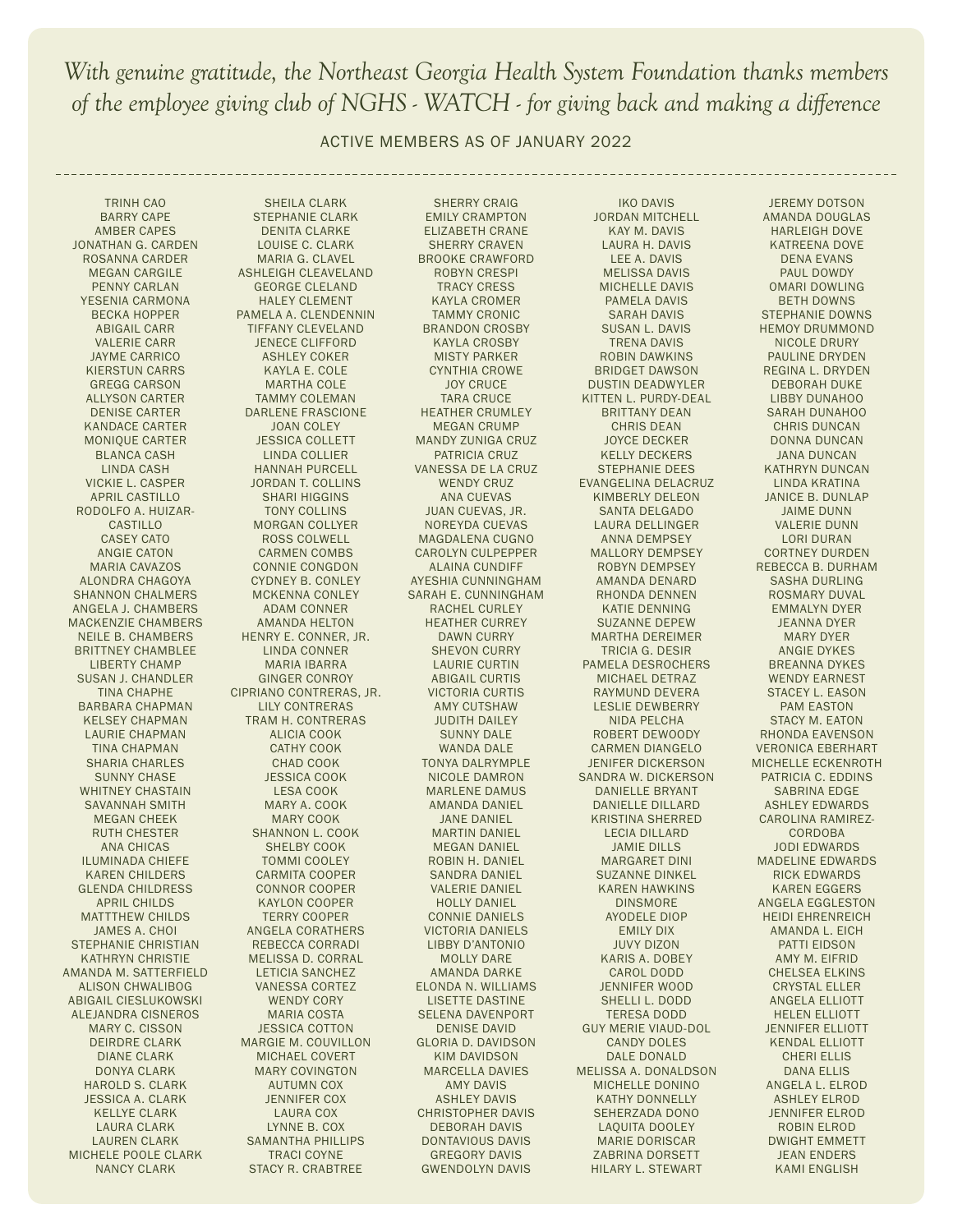ACTIVE MEMBERS AS OF JANUARY 2022

STEVIE ENGLISH LESLIE ENNEKER CHRISTOPHER B. ENNIS ADORACION ENRIQUEZ KARINA SANCHEZ-ESCUTIA ABRIL ESPINO CHRISTOPHER ESPINOSA NANCY ESQUEDA ERIN ESTEP JULIE ESTES PATRICIA A. ETRIS HALEY EUBANKS ROBERT E. EUTON ALISON EVANS AMANDA LYNN EVANS AMY EVANS CHASSY EVANS JOHNNY EVANS LESLIE EVANS SHEILA Y. EVANS JUNGUN EVANSUN CHRISTOPHER EVERETT CYNTHIA EVERETT MEGAN EVERETT ELIZABETH EVERLY VERONICA EVERS DENIECE FACYSON ODILIA FADOOL FUMKE FALADE MAYRA FALERO DON FANCHER ERIN FARLOW ASHLEY RENEE FARMER ELIZABETH FARMER JAMES H. FARMER, JR. JACALYN FARR KRISTEN JILL FARR THOMAS FARRINGTON JAMIE FARRIS TIFFANY FARRIS BRITTANY FAULKNER DIANE FEEMAN BETH FELDER ALFREDO FELIX DEBBI FELIX FRIEBERT FERGUSON KELSEY FERGUSON MARTIS FERGUSON PAULETTE FERNANDEZ JULIE FERNSTRUM JASON FERRELL HANNAH FICK JESSICA FIELDS DENISE M. FILUSH WHITNEY B. FINCH AMANDA FINLEY CRYSTAL FINLEY LEIGH ANNE FINLEY LISA FIORUCCI TOM E. FISH AMY C. FISHER LAURIE FISHERO KATHY FLAGE JESSICA FLANAGAN KAREN FLEEMAN FRANKIE FLEMING KENZIE FLEMING MELANIE W. FLEMING NANCY M. FLEMING IRAIS FLORES

SERGIO FLORES HAILEY FLOYD MELANIE FLOYD TYRA PATRICK JESSICA S. FLYNN JENNIFER FLYNT CHUCK FOERMAN KRISTON FOLEY BRENDA FONS JILL FONTANA VICTORIA FONTANA MELISSA L. SINGER KAELA FORD TIA FORD KAYLA FORRESTER MICHELE FORTNER RHONDA FORTNER SUSANNE FOSSALI JAMES FOSTER BRENT FOWLER JENNY FOWLER JEREMY FOWLER JINETTE FOWLER LISA MARIE CIVITTS FOWLER MELANIE FOWLER MELISSA FOWLER TIMOTHY FOWLER KIMBERLY FOX NANCY FOX JENNIFER FRANCISCO MELISSA C. FRANK DENISE FRANKLIN JOY FRANKLIN SARAH FRANKLIN FRANCES FRANKS KERRI FRASER KERIN A. FRAUNFELDER JENNIFER FRAZIER MARLIE FREDETTE TELISHA FREELAND AMY FREEMAN JEFF FREEMAN LORYN FREEMAN ANGELIQUE FRIAS ALISON FRICKS VERN FRIEDRICHS ANNE M. FRIESEN KIM FRISBIE AMY FRY LEDLYN DE LA FUENTE JENNA ARREGUIN SONYA FUGERA LORRY S. FUGETT SABRINA FULFORD TIFFANY FULFORD GRETCHEN FULLER JENNIFER L. FULLER NINO FULLER TORRIE FUNEZ JOANNA FUNK RENEE M. FURSA MARY ANN GADDIS MIKE GADDIS WENDY GALEK BRANDY GALINDO MELISSA GALLAGHER BRIANA GALLMAN ANDRIA GALUSHA JEREMY GAMBREL

LISA GANNON BRADLEY J. GANTT FERNANDO GARCIA HANNAH GARCIA DREW GARDNER MORGAN GARMON LISA S. GARNER SIDNEY GARNER MONIQUE BINSTOCK-GARNETT AMY GARRETT KATHY GARRETT LEAH GARRISON MARIE GARRISON SABRINA D. GARRISON ANGELA GARY ALISA GASKILL EMILY GASTON ELYSE A. GATES RACHEL L. GATES EMILY GATTON JULIET GAYLE LINDA GEE STEPHEN GEE JENNIFER CAO GEIGER KRISTINA GEIS KATRINA GENTRY SABRINA GEORGE SANDY ST. GEORGE MEGAN GERRELLS MARK GERSTENLAUER ABBY GETER BONNIE GIBBONS SARA GIBBY JESSE GIBSON JOEL GIBSON MARK GIESZLER DIANA GIL AMANDA GILBERT ELIZABETH T. GILBERT DESTINY GILDER TRACIE E. GILES LUCRETIA GILLELAND SARA GILLESPIE CINDY GILLUM TYSON GILMER SUZANNE Y. GILMORE AMANDA GILREATH LINDSAY WATSON GLORIA GILSTRAP HOLLY GILSTRAP RAYMOND GIORNELLI MONICA GIRALDO KARI L. GIRARDOT DAVE GLADSON ASHLEY GLENN DAVETTA GLENN SAMANTHA GLENN NECIA GLOVER SHANNON GLOVER DEMETRIA GOBER KATHY GODFREY KEVIN GOHMAN NANCY GOLDEN ZAYDA GONZALEZ BLAKLEY GOOCH KELLY GOOCH MERCEDES GOOCH BROOKE GORDON LACEY GORDON

MICHAEL GOSNELL SONJA GOSS DYLAN S. GRACE KRISTIN GRACE LATICIA GRAGG MIRANDA MILLER OLIVIA C. GRAGG CARL S. GRAHAM PATRICIA GRAHAM KIMBERLY GRANDY BECKY GRANT DALE GRANT LORETTA GRANT KELSIE GRAY RAYSHIA GRAY ADELE Z. GRAYBLE ANDRE GREEN ERIN GREEN TERRY GREEN JUSTIN S. GREENE MINDY GREENE KENNETH GREENWAY MACY GREENWAY DRENDA GREER TRACY GREER BRITTANY GREESON TIFFANY GREIF GREG GRENNAN JENNA GRICE TRACY GRIER MARIAH GRIFFETH AMANDA GRIFFIN BEATRICE A. GRIFFIN KELLY GRIFFIN RICHARD GRIFFIN ROY GRIFFIN SHEILA GRIFFIN JAMIE GRIFFITH AMANDA GRINDLE JONATHAN GRINDLE LUCIA GRISTINA DAWN GRIZZLE KELLYN GRIZZLE LORI GRIZZLE ANGELA C. GROBE BLAIR GROTE ALLISON GROVES CAROLINE GRUBBS FRAN GUENTHER COURTNEY GUFFIE ASHLEY GUFFIN MICHELLE GUNDLE KIM GUNTER PREETY GUPTA HEATH GURR JESUS QUINTANA MS. YOUSOUN HA KRISTINA HABAN JENNIFER M. HADD LAURA HAGENBARTH AUSTIN HAHN BOONE HALBIG BOBBIE HALL BRITTANY M. BOSWELL DEAN HALL ALLYSON HAM MS. MERRIE HAMBY CARLA HAMILTON DEBBIE HAMILTON JOY HAMILTON

KATIE HAMILTON KATIE HAMMOND KRISTA HAMMOND K'LYNN HAMMONS LORI HAMRICK HILDE HAN ALBERT HANCOCK ANTHONY HANCOCK ARACELI ALBA VAZQUEZ KELLIE HANCOCK ABBY HANES MICHELLE HANLON BINA HANSANA JUDY HARBIN GINA G. HARBISON ANITA HARDY DANA P. HARDY HEATHER HARDY SHARA HARKINS STACEY HARNED SHELLEY HARNER CECILIA HARPER JAMEELA HARPER TONGIA R. HARPER JESSICA HARRELSON JAYLEEN HARRIER SARAH HARRINGTON ADAM W. HARRIS BRITTNEY HARRIS FRANK HARRIS JAMES HARRIS JANICE HARRIS JUDY HARRIS LINDSEY HARRIS LISA HARRIS LYDIA HARRIS MARY REED MICHELLE HARRIS ALICIA S. HARRISON JESSICA M. HARRISON SHARON WILMONT-**HARRISON** JAMES HARRY ALAN HART KELLEY HART TASHA HART CAROLYN S. HARVEY MCKINSLEY HARVEY MARGARET HATALLA JENNIFER CLAYTON HATCHER HEATHER HATHCOCK LAURA A. HAWKINS RACHEL HAWKINS SUZANNE K. HAWKINS THOMAS HAWN CHRISTY HAYES COURTNEY L. HAYES ADRIENNE HAYNES DENISE HAYNES YAVONDA HAYNES BILL HAYS LAURA S. HAYS SARAH HAZELRIG LISA HEADLEY THEA HEADRICK SHAWNAH HEARD DETRA A. HEARST KEVIN HEATON KIMBERLY HEATON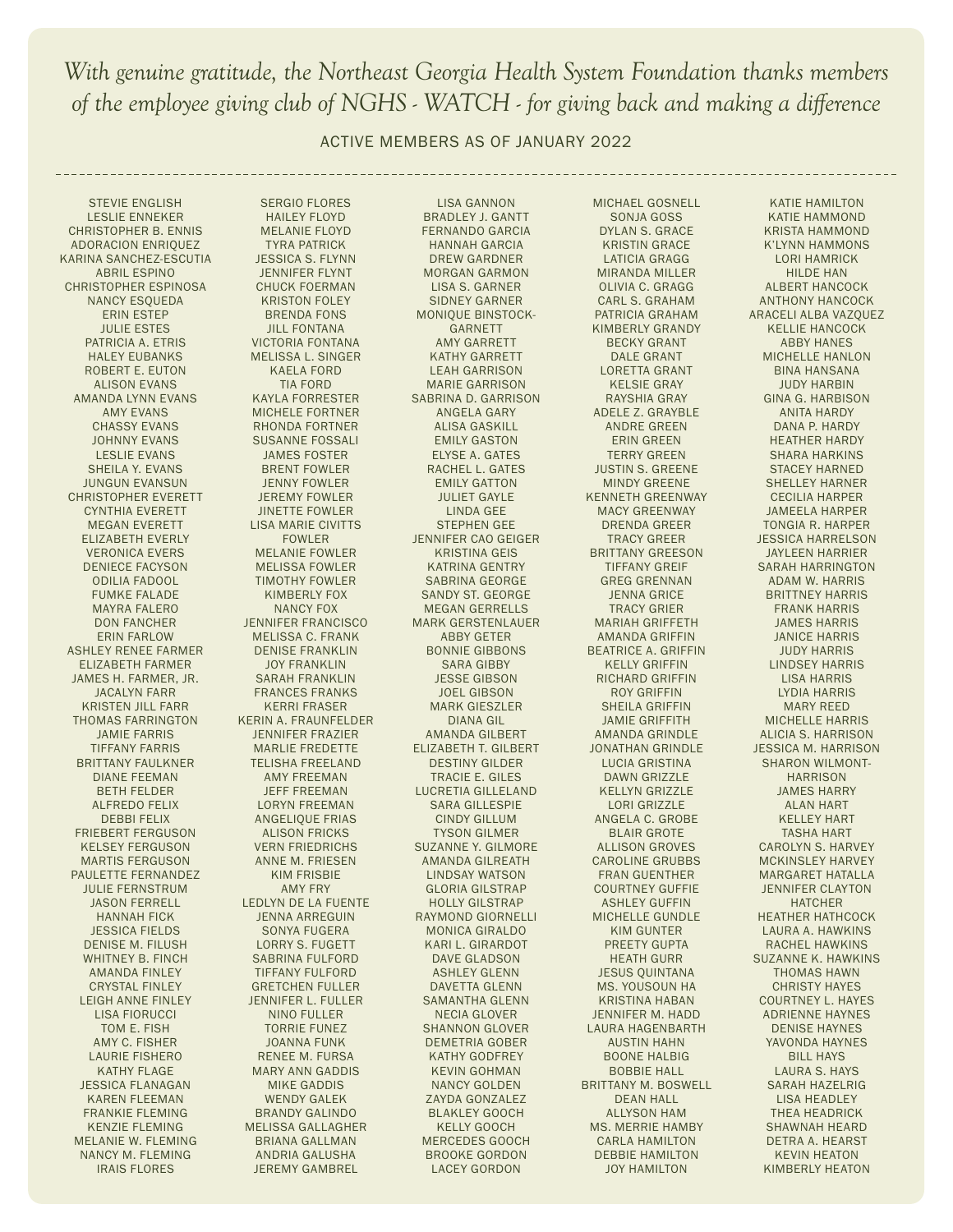ACTIVE MEMBERS AS OF JANUARY 2022

LORIE J. HEDBERG KRISTIE H. HELLMEISTER TIFFANY HELM STACY HELTON AMY HENDERSON MARIA A. HENDERSON ASHAI HENDRIX KIM HENSLEY KIMBERLY HENSLEY JANE E. HERMAN CHARYL HERMANN KATHERINE HERN CECILIA HERNANDEZ DANIEL HERNANDEZ DAVID HERNANDEZ LISA S. HERNANDEZ JENNIFER HERR ADRIANA HERRERA KARLA HERRICK COURTNEY MEDCALF RITA HERRIN BETHANY HERRON KATIE HERTLING WONDA L. HESTER BRITTANY HEWELL KATHY HEWELL SARAH A. HEWELL SANDRA D. HICKS SARAH C. HICKS ALYSON HIDDING PATRICK D. HIGGINS KATHI J. HIGHTOWER BRYNN HILL COREY HILL JOSHUA HILL SABRINA HILL WILLIAM R. HILL DEBORAH HILLWATKINS AMELIA HINOJOSA BLANCA HINOJOSA LINH HINSHAW STEPHANIE HIRD LA JAN HIX JIM HLAVACEK TANYA HOBGOOD BARBARA HODGES CASEY HODGINS RALPH HOFER KELLEY HOGE FEATHER HOLBROOK CYNTHIA MIXON SABRINA HOLCOMB TINA HOLEMAN THOMAS HOLITZNER AMANDA HOLLAND LINDA L. HOLLIFIELD SILVEY H. WHITWORTH CATHY L. HOLLIS JESSICA A. HOLLIS MAGGIE HOLLIS LEIGH HOLLON APRIL HOLLOWAY DARLENE HOLLY JENNIFER HOLMAN KRISTIN CISEWSKI SUSAN HOLMAN WHITNEY HOLMAN PETER HOLMES ABBY HOLST CHARLES H. HOLTZCLAW

MATT HONEA DEBORAH HOOD GINA HOOD PAIGE HOOD LACEY R. HOOK AMY HOOKER BECKY HOOPER MICHELLE DUNN LEITAURIA HOPKINS MELODY HOPKINS AMANDA HOPPER JENNIFER HORN PATRICK HORN ANGELA M. HORST CHIP HORST M. LYNN HOSCH TAYLOR HOUSTON CHRISTIE HOWARD CHRISTINA HOWARD PAYTON CHAPMAN SHERRIE HOWARD TERESA S. HOWARD COURTNEY HOWE JUDY HOWELL APRIL UTTINGER HUBER JEREMY HUDGINS JUSTINE HUDSON SANDRA HUDSON SHAYLA HUDSON NECOLE HUELSBECK AMANDA HUGHES BRITTANY S. HUGHES CHRISTINE HUGHES MEGAN HULL PHILLIP HULL JANICE E. HULSEY ELIZABETH HUMBER JAIME HUMMER KIM HUMPHRIES WENDY HUMPHRIES LISA HUNNICUTT DAISHA HUNT GENTRY HUNT MEGAN HUNTER RICKY M. HUNTER SHANEKA HUTCHINSON GINA HUTTON CONSUELLA HYATT ULISES AGUIRRE IBARRA JOSEPHINE IERULLI ANTHONY ILUYOMADE LYNDSAY INGRAM CYPRIAN IRABOR JORDAN ISBELL CONNIE IVESTER MCKENZIE IVESTER SCHICKETHA IVESTER SUSAN IVESTER AMBER R. IVEY RYANNE IVEY MEGAN E. IVIE GETACHEW IYASU, MD LACRECIA A. JACKELS ASHLEY V. JACKSON BRITTANY JACKSON CHAQUETTA JACKSON CHRISTINE JACKSON CINDY F. JACKSON CYNTHIA JACKSON DANIELLE JACKSON

ERIN JACKSON GREGORY JACKSON JENNIFER S. KNIGHT JESSICA JACKSON KRISTIE JACKSON MARSHA JACKSON SARAH L. JACKSON SHERESE JACKSON GAVRIELLA JACOB AMANDA JACOBS DONNA JACOBS LYNN JAHNKE JANICE JAMES MAGGIE JAMES PAT JAMES JESSICA JANEIRA MICHELE JANZER VERONICA JARAMILLO ANGEL JARRARD CHELSEA JARRARD PAMELA JARRELL MORLYNE JEAN FRANKIE JEFFORDS JOANN JENKINS KECIA HURSEY MARTHA E. JENKINS CHRISTOPHER JENNINGS SHAKEDA JENRETTE CAROL JEWELL HOLLY JOHNS TJ JOHNS AMANDA JOHNSON AMBER JOHNSON APRIL JOHNSON CYNTHIA JOHNSON DAVID JOHNSON DEBRA JOHNSON DOMAH JOHNSON EVA JOHNSON GINGER JOHNSON JANICE JOHNSON JEANNIE JOHNSON KESHA JOHNSON KRYSTEN JOHNSON LAURA JOHNSON LAUREN B. JOHNSON LAUREN M. JOHNSON LORIE JOHNSON MIATTA JOHNSON REGINALD L. JOHNSON TINA F. JOHNSON TRACY JOHNSON RAE JONAS ALEXANDRA JONES APRIL JONES ASHLEE JONES BRENDA J. JONES CRISTY W. JONES ERICA M. JONES GABRIEL JONES GARY D. JONES HOLLY CARPENTER LAURA JONES LEIGHANNE JONES LISA V. JONES MADISON A. JONES MARCUS JONES MONIQUE N. JOHNSON NICOLE JONES PRINCESS JONES

REGINA JONES RHONDA M. JONES SHERNIA P. JONES SUSAN D. JONES SUSAN JONES LAUREN JOPLIN CANDI JORDAN GARY JORDAN MARK JORDAN SHIRLEY A. JORDAN STEPHANIE JORDAN TINA JORDAN CHANDLER TURNER EVELYN JUNKIN STEPHANIE VEST ILONA KALIN JENNIFER KANNING LISA M. KATTELMANN LEAH M. KAWANO ANDREA L. KEA TERESA KEALEY MARGARET KEENE DANIEL KELL JASON KELLAR ALAN KELLEHER SHEREE KELLER ADAM KELLEY APRIL KELLEY CATHY KELLEY DEBBIE KELLEY ESPY KELLEY LEAH BARRETT RAECHELLE KELLEY MARSHA KELLUM PAUL T. KELLY STEVE KELLY SUSAN KELSEY DEBORAH KENNEDY BRANDIE KENT DAWN KERLEY ELIZABETH KERN ELIZABETH KESS HUNTER KEY MARIE KHAN CAMERA KIDD NICOLE KIEGER KIM W. KIESEL MS. SUN KIM SEOKCHAN KIM LYNDA S. KINDER ANGELICA KING ASHLEY KING DEXTRONA KING JACOB KING KAREN KING LAUREN KING NATALIE KING NATHALENE KING BRITTANY KINNEY DONNA M. KINNEY JULIE KINSEY RAVEN CAGLE KINSEY KIMBERLY KIZINA LAURIE KLEBOSKY CYNTHIA KLONTZ MELISSA C. KLOSS AMY KNAUSS CYNTHIA M. KNIGHT JESSICA W. KNIGHT SHARON KOBRES

PAVANI KOLAKALAPUDI KIMBERLY KOLDOFF JANET KOLLMAN OLGA KOLYADICH NATALYA KOVALENKO DINA A. KOZLOSKI VERONICA N. KPONI KRISTIEN KRAMER MORGAN KRAUSE MEGAN KREFT WANDER L. KRIEGER ASHLEY KUBIAK REBECCA G. KUCZKA TRACY L. KUECHENMEISTER GAGAN KUMAR JESSICA KWON PRISCILLA KYLE SUZANNE KYLE JOHNATHAN B. KYTLE NATALIE B. KYTLE KELLY LACERRA DEANA LACEY MATT LACEY TIFFANY LACEY MARIE J. LAFORTUNE TAMMY LAMAR AMY LANCASTER JEFF LANCASTER TORIE LANCASTER JOHN A. LANDERS MIYOSHI LANGSTON WHITNEY LANHAM DONNA LANIER LAURA LANOIS MARIAH LANPHEAR SANDY LANPHEAR ELIZABETH LARKINS YASMIN LASSITER AMY LATHEM ANDREW LATHEM JANET LATHEM JESSICA LATIMER ANDREW LATTY CHUCK LAUB MICHELE LAURAIN DESIREE LAVALLE KATHERINE LAWSON ASHLEY LAYFIELD ERIC LAYNE CRYSTAL LEACH GINA LEACH THADDEUS LEACHMAN EBONY LEAHR BROOKE LEDBETTER JENNIFER R. LEDFORD JENNIFER R. NICHOLSON JESSICA LEDFORD SCARLETT LEDFORD WHITNEY LEDFORD BELINDA J. LEE DONNIE LEE OLIVER T. LEE PAIGE LEE AMANDA GALLOWAY KIMBERLY LEGAULT LISA LEGG MARY LEHMAN MARIA C. MOREIRA DE LEMUS SARA LEMUS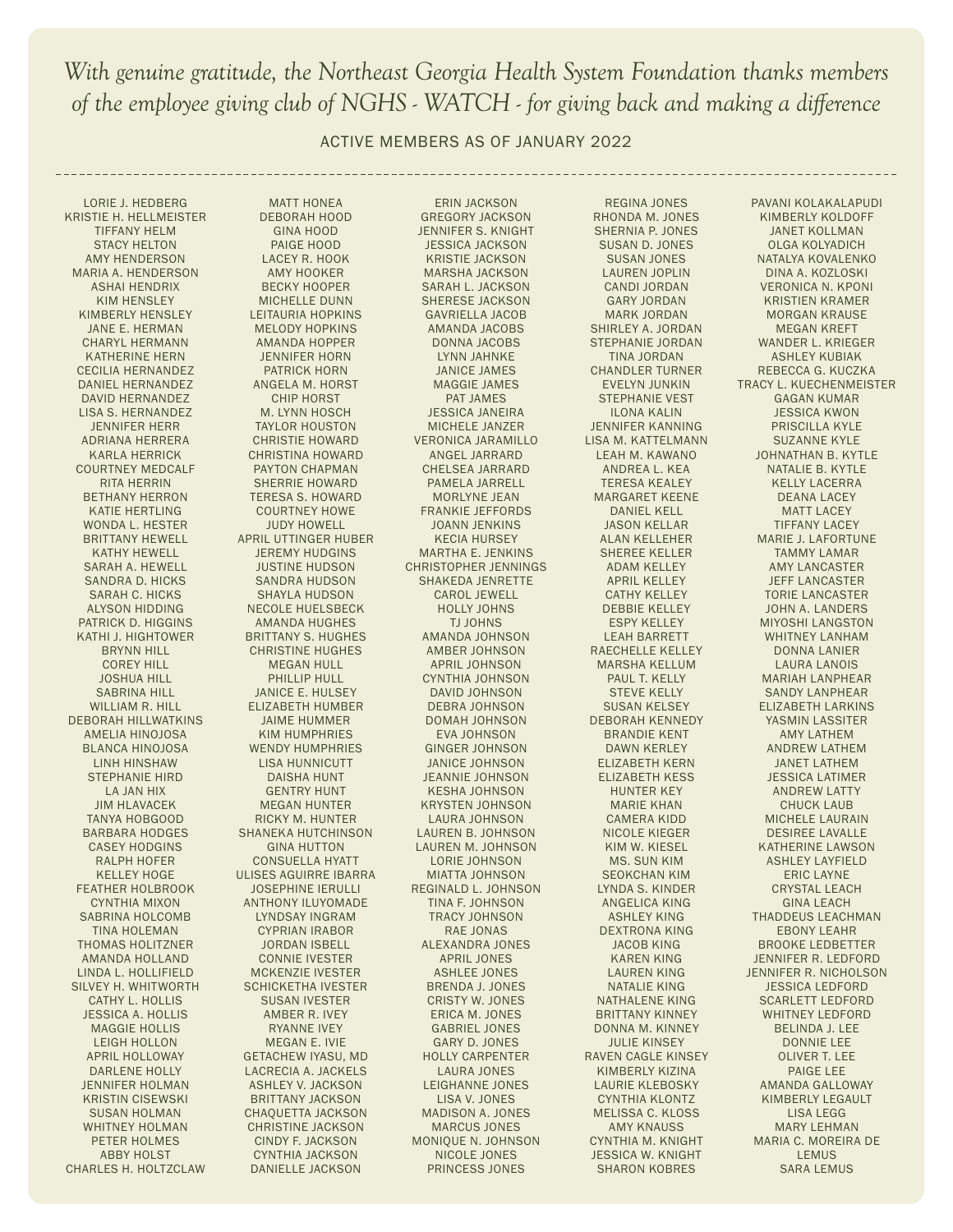ACTIVE MEMBERS AS OF JANUARY 2022

HELEN LENAHAN MARTHA LEO ABBY LEONARD SUMMER LEONARD YVONNE LEONE REBECCA LESKO GRACE LESLIE LAURIE LESNIAK LAJUANIA LESTER LESLIE LEVERETT LAUREN LEVERETTE AMBER SEGERS ANDREAUS LEWIS JULIE LEWIS SHARON A. LEWIS TIFFANIE LEWIS JENNIE LIBER BRENDA LIBOW MELANIE LICKTEIG KAREN LIEBERMAN ROBERT C. LINGLE CINDY LISTER SAMANTHA D. LITTLEFIELD MS. KIMBERLY D. LLORENS MARY LOCHSTAMPFOR ROBIN REYNOLDS LOGGINS JENNIFER LOMAS BRITTANY J. LONDON DAWN LONDON RUDY LONERGAN NADJA LONG ROBIN LOONEY CARRIE LOPER CINTHIA B. LOPEZ ISABEL LOPEZ MERCEDES LOPEZ TAMMY LOPEZ KAZOUA LOR MARJORIE LOTT ANONYMOUS DONOR RHONDA LOUDERMILK ANSLEY LOUIS LAURIE LOVELADY JAMISON LOVELL KIMBERLY LOVELL TABITHA LOVER SUSAN LOVING DAVID LOVINGOOD CINDY LOWE CADIE LOWERY JENNIE LOWERY STEPHANY LOZANO KATHY LUMPKINS CHRIS LUNSFORD MARSUS LUPU MELISSA LYKINS CATRESA LYONS PATTI MAAG DIANA MACAULEY MARGARET MACCHIA SARINYA MACLIN HEATHER MADDOX KYM MADDOX TERESA MADDOX ANNA H. MAIJER MICHELLE MAIR DIRK MAISEL IDE MAKA LORENA MALDONADO MARIA MALDONADO

MIGUEL MALDONADO SANDRA MALLON ANGIE MALLORY SARA MANEY PATRICIA J. MANN SARAH LEANN MANN MITCHELL MANNING JAYDA C. RICHEY CHRISTY MARBUT LAUREN MARDER MONICA MARICA KATHERINE MARINO COLLIN MARSHALL BRIAN G. MARTIN GAY WEAVER MARTIN JENNIFER M. MARTIN KALEIGH BROWN KIM MARTIN MARY MARTIN MELANIE MARTIN SELINA R. MARTIN TYLER MARTIN CHRIS MARTINEZ CHRISTAL MARTINEZ CHRISTIAN MARTINEZ ESMERALDA MARTINEZ STANLEY MARTINS CHRISTINA DAVIS SHARIKA MASON REGINA MASQUELIER DANA MASSENGILL BRITTANY MASSEY RHONDA MASSEY JENNIFER MASTANDREA SCOTT MASTERS MICHELLE MATHESON MERLIN MATHEW AMY MATHIS KALLIE MATHIS SUSAN H. MATHIS KEVIN MATSON DEVEN MATTHEWS ANTIONETTE MATTHEWS RACHELLE MAXFIELD KAYLA MAXWELL JOSHUA MAY LESLIE MAY MICHAEL MAYA JULIE MAYES PEGGY MAYES AMANDA N. MAYFIELD KEVIN MAYNARD JOSETT MAYS CHERYL A. MAYWEATHER CHRISTY L. MCALISTER CRAIG MCATEE SHANNON MCATEE VALERIE MCBEAN KEVIN MCBRIDE PENNY S. MCCALL JENNIFER MCCALLA AMBER MCCALLISTER DARYL MCCALLUM ANISSA MCCAMMON MICHAEL MCCARTHY MEREDITH MCCARTNEY LESLIE MCCLAIN ANAMARIA MCCLAUDE JENN QUEIROLO GABRIELA ACEVEDO

CRYSTAL MCCONNELL SUSAN MCCORKLE KERI L. MCCOY TAMMY MCCOY ELLA J. MCCULLOUGH LORA MCCULLOUGH ASHLEY J. MCDONALD JUDITH E. MCDONALD PAMELA MCDONALD SETH C. MCDONALD STEPHANIE MCDONALD LISA A. MCDOWELL JANET MCDUFFIE CHRISTIAN M. MCELROY MADISON MCELWEE JESSICA B. MCFADDEN JILLIAN MCFARLAND RUTH MCFEARIN MICHAEL MCGEE VALERIE MCGEHEE CHANDLER MCGRANAGHAN JOHNATHON MCGUFFEY SEAN MCGUIRE LISA MCHUGH JANICE MCKENZIE MIRANDA MCKENZIE SOPHIA MCKENZIE MATT MCKINNEY APRIL MCKNIGHT SUZAN MCKNIGHT SONJA MCLENDON HOLLY MCMAHAN MAKITA MCMULLEN DONNA MCNABB SUZANNE MCNAIL DUSTIN MCNEAL GEORGIA MCNEILL MICHAEL MCNEILLY STEVEN MCNEILLY STACY MCQUILLEN ELISABETH MCRAE ANGELA MCVAY EMILY MCWHORTER CLIVE MEAD DESIREE MEALOR ERNESTO MEDINA JESSICA MEDLEY HEATHER GUIMOND AMANDA S. MEEKS KAYLA MEEKS KIMBERLY TYNER MEEKS TAMMY MEEKS JONATHAN MEFFORD ABRAHAM C. BAEZ-MELENDEZ MIRLANDE MENARD CARLOS MENDOZA CHRISTINA MENENDEZ KELLY MENSINGER ELLIE MENTONELLI KEYLA MERCADO RALEIGH MERCHANT VALERIE K. MERCK KHADIJAH MERRITT SHERRI MERRITT WENDY S. METZGER SAMANTHA KERNS MATTHEW MICHELENA REBEKAH MILDENHALL ASHLEY MILES

HENRIETTA MILLER JEN MILLER KATHY MILLER MACKENZIE MILLER ROBIN MILLER, RN WENDY MILLER SHERRY MILLHOLLAND AUTUMN MILLS KARI MILLS TANISHA MILLS BEAU MILLWOOD JENA MILLWOOD ALISA A. MILTON MATTHEW MIMS DONNA L. MINISH MCKENZIE MINOR MICHELLE MINTZ LACEY MIRANDA CAREMA MITCHELL LAYNE MITCHELL TINA MITCHELL PATRICIA MIXON LINDSAY MIZE VERA MIZE KATHERINE MIZELL ASHLEY MIZER KIMBERLY MOBLEY KRISTEL MODESTO MARK MOERS BARIVURE MONKPE CRISTINA MONREAL CATHY MONTPAS PAUL MONTPAS LISA MOON RONSHEKIA MOON SETH MOONEY ANIKA MOORE CHRISTY MOORE DEREK N. MOORE IVAN MOORE KERRI MOORE LAUREN MOORE RHONDA HAMMOND-MOORE SARAH MOORE STEPHANIE L. MOORE SUNSHINE MOORE TAMMY MOORE ADELE MORAN GRACE MORAN JAMIE MOREIRA KIM-SUN MOREIRA ROSIBEL M. MOREIRA BETH MORGAN BREANNA MORGAN DIANNE L. MORGAN JEANNE MORGAN JILL M. MORGAN ROBBIE MORGAN ANGELA MORRIS MARCY MORRIS TANIA MORRIS BRITTANY MORRISON KRISTEN MORRISON CHERYL MORROW JORDAN MORROW LORA MORTON MICHELLE MORTON HEATHER L. MOSE SHERRY MOSLEY

MARIA MOSQUEDA BECKY MOSS DONNA MARTIN MOSS TONYA L. MOTE VICKI G. MUELLER ASIA A. MUHAMMAD MEREDITH MULKEY LIZ MULLINAX JANE MULLIS ANNIA MUNIZ AMY MUNN ALESIA MURAWSKI ELLIS MURDOCK KABUGUA J. MUREITHI DENISE MURRAY ASHLEY NAQUIN KAREN NARKIEWICZ SARA NATAL DANA NATION VANESSA RICO YADIRS LONGORIA NAVARRETTE ROSEMARY NDLOVU STEPHANIE NEELEY HILLARY NEFF LISA NEFF CAROL NELMS LAMAR NELMS DEMEKIA NELSON JAMIE NELSON MELONY NELSON LAKIMALA NERO SHANNON NESBIT MELISSA NEVINSKI BETHANY NEWBERN MARY NEWELL JENNIFER NEWKIRK CARLOTTA NEWMAN MY LINH NGUYEN NHI-KIEU NGUYEN, MD JENNIFER NICHOLAS DIANA NICHOLS SARAH NICHOLS CAROL NICHOLSON STACY NICKERSON AMANDA NICONOVICH CHRISTOPHER NIJAK LINDA NILES MORGAN NIX VICTORIA NIX WANDA L. NIX ALEXANDRA NIXON KAYDIE NOAH KERRY NOLAN JIM NORMAN PAULA NORMAN BOBBY NORRIS CHRISTINA NORRIS CRISTIN NORRIS TAMMY J. NORRIS KATHRYN E. NOWAK LISSETTE NUNEZ YOLANDA OAKLEY DANIELA OCHOA TRACEY O'DELL MILDRED ODOM MORGAN ODOM TORRIE ODOM DONNA OFFENHAUER JACQUELINE OGDEN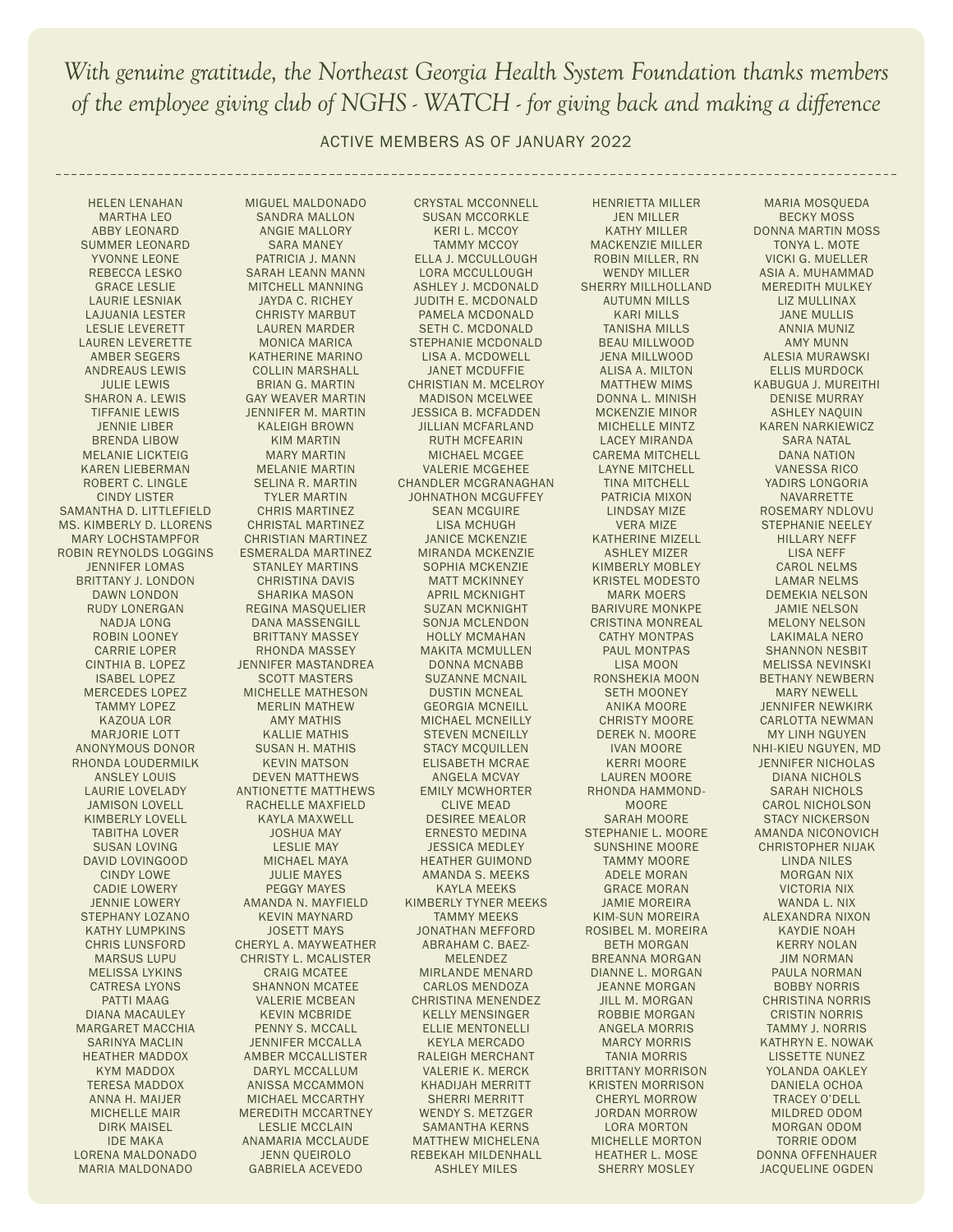ACTIVE MEMBERS AS OF JANUARY 2022

KRISTY OGLETREE TRACI O'KELLEY DEBORAH OLAR MACI OLIVER TERRI OLSEN ADEOLA OLUKOYA SARAH O'NEAL TAIWO ONITIJU LIDIA OPREA MARY LYNN O'REILLY NICOLE ORNELAS YESENIA REYES-OROZCO ANDREA ORR DANIEL ORROSTIETA GISELLE C. ORTIZ Z. M. BURGOS-ORTIZ REBECCA POSER AMANDA HERRON TERRI OSBORNE DELL OSHIELDS SARA THOMPSON GRETA O'STEEN TONYA O'SULLIVAN RACHEL OSWALT RASHADA OUTLAW CASANDRA OUTWATER APRIL OUZTS LINETTE OWEN KARLA BROOKRESON-OWENS KELLEY OWENS JUDY OWENSBY STACEY OXFORD OWA IHASE-OYIBO ROBERT E. PADEN, JR. KAREN E. PADGETT LESLIE PAINTER MELINDA PAJAK HALEIGH PALMER DIANA J. PANTER NICOLE T. PAPST KAREN PARADIS CHRIS PARAVATE ERIK PARDUE JULIETTE C. PARDUE PAMELA PARDUE HAILEY H. PARK JOHNNY P. PARKER JUDY K. PARKER KATIE PARKER ROBIN PARKER LISA PARKS MELANIE PARLIER TAMMIE LORRAINE PARRISH ANGI PARRY LEIGH PASCUCELLI DIANNE PATE NIRAV PATEL NISHA PATEL TUHINA PATEL JENNY PATTEN ANGELA PATTERSON HALEY PATTERSON SHERYLEN PATTERSON CASEY PATTON ASHLEY PAYNE BRITNEY PAYNE JACKIE PAYNE MELISSA PAYNE REBEKAH PAYNE

FARROW PEACOCK LESLEY J. PEARSON RAGAN K. PEDELTY PATRICIA PEEBLES KINGSLEY PEEPLES SHELBY P. PEET KAYLISA PEGUERO MEGAN PELTER KARA PENA VICKI PENDERGAST SARAH PENN JOANNE PEPPERS ALLISON PEREZ ANGELA M. PEREZ MARLA PEREZ PATRICIA PEREZ JOHN PERGUSON ERIN PERKINS LINDSAY SHELTON-PERKINS SARAH PERKINS JAMIE L. SMITH-PERRY ANGIE PERSYN KELLEY PETER RICHARD PETERS STEPHANIE PETERS MARIEA PETTAWAY SAMEERAH A. PHALO CAREY PHILLIPS DAINE PHILLIPS GREG PHILLIPS KELLY PHILLIPS MEREDITH PHILLIPS PHYLLIS PHILLIPS CHLOE PICKREN ANI PIERCE WILSON PIERCE CLESSIE PIGOTT COURTNEY PILCHER MINA PINEDA JESSICA PINO GINA PRIVETT ELLIE PIRKLE STEPHEN S. PIRKLE LISA M. PITTMAN NATALIE S. PITTMON TINA M. PLASCENCIA KATHERINE POLING KATIE POLLARD KIMBERLY POLLARD MONICA BAGWELL LILIYA POMYANOVSKA LILIA PONIZHAYLO AMY POOLE CHRISTI POOLE HAYLEY POOLE MARSHALL POOLE NIKKI POOLE KRISTA POPP ANA PORCAYO JORDYN PORTER SANDRA PORTER KATIE L. POTTS GLORIA POWELL JENNIFER H. POWELL JONI POWELL CARLA PRASUHN CARMEN PRATER AMY PREVOST DOUGLAS PRIANCIANI TAYLOR PRIBUS

CINDY PRICE HANNAH C. PRICE JANET PRICE LAWRENCE PRIEZ WILLIAM PRIMOS, MD KIMBERLY PRINCE ANGIE PRITCHETT HEIDI PRITCHETT DIANE PROPES AMY PROVOST CLAUDIA PRUETT ANTHONY G. PRUITT AUTUMN PRUITT CASSANDRA PRUITT GILBERT PRUITT MORGAN PRUITT PAIGE PENNINGTON JENNIFER PUCKETT MALLORY PUCKETT MATTHEW PUCKETT JAMESON PUGH KAREN C. PUGH SHELLEY PULLEY APRIL H. PURCELL GARY PURDIE BO PURVIS ADAM PYNE MARY E. QUARLES KEVIN QUEEN MARGARET QUINONES LESLY VALENCIA BRIAN RAAEN LAURA RABINOWITCH MILTON RAGLIN DUSTEN RAMEY GINA RAMEY ALMA O. RAMIREZ ENEIDA RAMIREZ CECILIA RAMOS TARA RAMSEY JUDY A. RANDOLPH SHARON RANDOLPH STELLA RANDOLPH NICOLE RANJEET MICHELE RASMUSSEN ELIZABETH E. RATLIFF NANCY RAWLINGS JESSICA L. RAY MARY L. RAY MICHELLE RAYBORN JENNIFER REAGAN STEVE REAGAN BEVERLY REDA KASEY REDNOUR NIKI REDSTROM BRITTANY REED DANIELLE REED JERRI REED KATHERINE REED MARIA REED MICHAEL D. REED AMANDA REEPE MARIE REID JOSEPH REINSEL KAREN D. RENNER ELSA RENTERIA DANIEL RESTREPO ERICA RESTREPO CHRISTINA RESULMA DONALD RETEMIAH

MONISE REVOLUS JENNY A. REYES ANDREA REYNOLDS LAURA NICOLE REYNOLDS TAMMY REYNOLDS TANIA REYNOLDS STEPHANIE RHOBOTHAM KRISTEN RHODES MASON RHODES MARIBETH RICE SHARON RICKERT ANGELA RICKS BERENICE RICO MONICA RICO STEPHANIE RIDER JOSEPH D. RIDGLEY AMANDA RILEY JONATHAN RILEY RENEE ESCALERA TERRI RILEY JULIE RINDAHL KATHY RINER ANNETTE RINGOLD ANTONIO RIOS, MD ROWLAND RIPPY KATIE RISHER EDITH RIVERS NATALIE RIZQALLAH ANGELA ROACH CHRISTY J. ROACH WENDY R. ROACH JENNIFER M. ROARK LINDSEY ROBBINS COURTNEY KECK DAVID ROBERTS GLENDA S. ROBERTS HEATHER ROBERTS JAMMIE ROBERTS JENNIFER A. ROBERTS JENNIFER L. ROBERTS JESSICA D. ROBERTS KELLIE ROBERTS MATTHEW ROBERTS PATTY N. ROBERTS SPENCER C. ROBERTS MARCIANN ROBERTSON PENNY A. ROBERTSON TRINELL ROBERTSON ANTOINETTE ROBINSON APRIL V. ROBINSON LOUISE ROBINSON NATASHA ROBINSON SUSAN ROBINSON TESHIA ROBINSON LOUISE ROBISON JOSIE ROCK REBECA RODILA ALEXANDER RODRIGUEZ AMY RODRIGUEZ CAROLYN RODRIGUEZ CONSEPCION RODRIGUEZ GRETCHEN S. RODRIGUEZ LESLIE ROEBUCK BRANDY ROGERS RHONDA ROGERS CHERLY ROJAS OFELIA CHAVEZ ROJAS BRANDON ROMERO KENNIA ROMERO RYAN ROMPREY

RAY ROOT PAULETTE CHRISTIE-ROPER TOSHA ROPER LAURA DE LA ROSA GABINO ROSAS LILLIE E. ROSS MATTHEW ROSS RHONDA J. ROSS TOWANDA ROSS CLAUDIA ROSTRO KELLY ROUDEBUSH JOYCE ROVINELLI KRISTEN ROWE NATALIE GAINEY ROWE KATHERINE ROWLAND STACY ROWLAND SHANNOAH ROY ELLIE ROZIER STEVEN RUBIN BRIDGETTE RUCH CARRIE RUCKER JAPONAKA RUCKER SHELLY RUCKER RHONDA RUMNEY AMY RUNDELL JULIA RUNKLE SARAH RUSHTON ANGELIA RUSS AMANDA F. RUSSELL JENNY RUTLEDGE ERIN H. RYDER KAYLA D. RYLEE MARIA F. TRAZO SHATIKA WATSON-SADLER LESLIE SAENZ DEBORAH A. SAILORS BRENDA J. SALADRIGAS AMBER SALARY ALONDRA SALCIDO RANDI SAMPLES TERESA S. SAMPLES PAULINE SAMUELS ERNESTINA FERRARA SANCHEZ JAMIE SANCHEZ JASMINE SANCHEZ CAROLYN BROWN SANDERS KERI SANDERS STEPHANIE SANDERS TAMEKIA SANDERS YOLANDA SANDERS DARRELL S. SANDERSON KELSIE ROBBINS NEOMI SANTIAGO GUELMARIE SANTOS JACQUELINE DE LOS SANTOS JERRY R. SANTOS SHERRY SARGENT AMIE SATTERFIELD SHANNON SATTERFIELD STEPHANIE SAVADGE ANDREA SAVAGE ASHLEY SAVAGE CHARLES SAVAGE GINA SAVAGE MICHELE SAWYER JULIE SAXTON MI HUI SCALES BILL SCANDRETT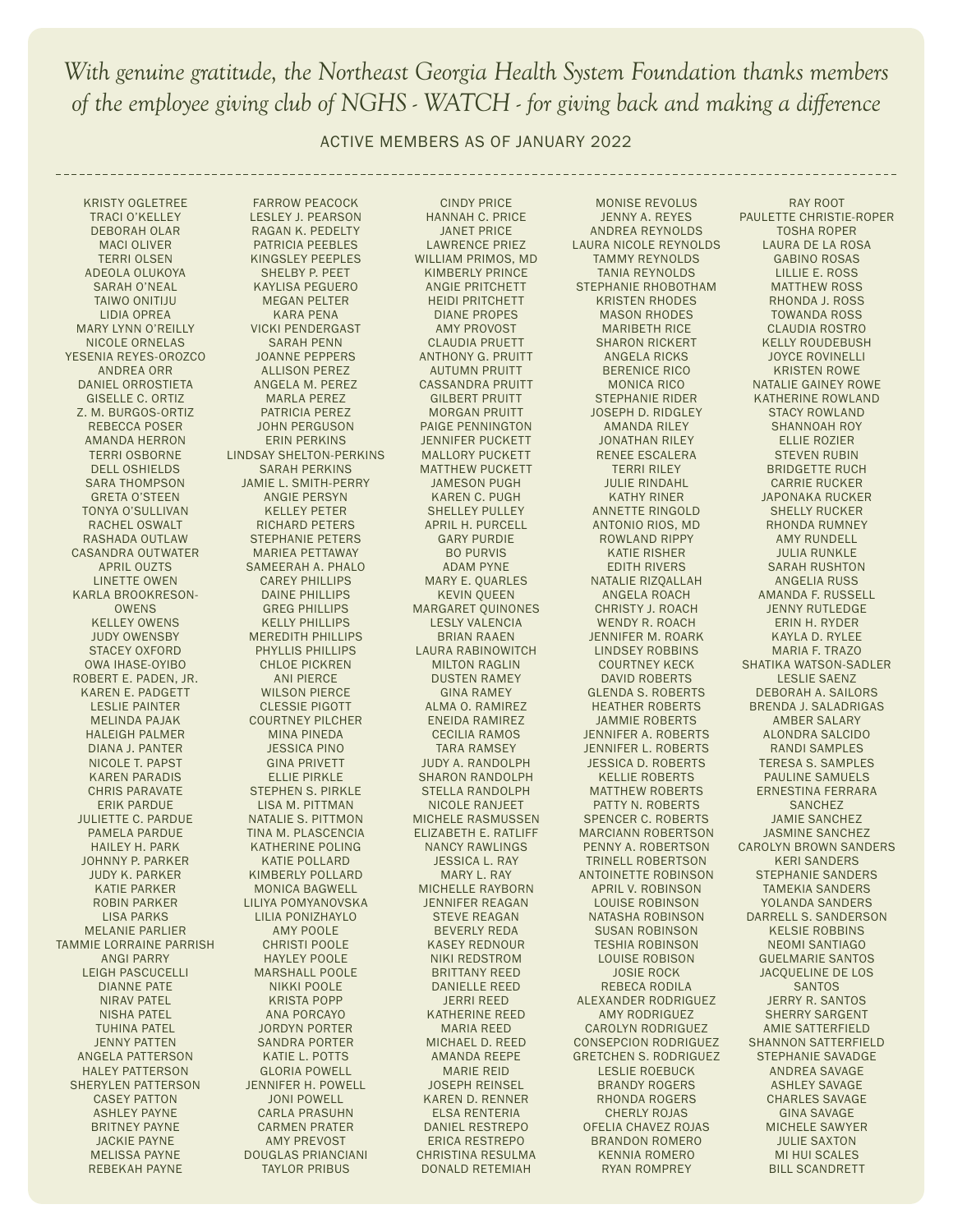ACTIVE MEMBERS AS OF JANUARY 2022

BRITTANY SHOWS WHITNEY SHUMAKE TAMARA SIEGEL JASON SILVEY ANA SIMENTAL MONIQUE A. SIMENTAL ANDREW SIMMONS ERIN SKELTON LESLIE SIMMONS RONNY SIMMONS SARA SIMMONS BRIANNA SIMONDS RACHELL SIMONS DAWN SIMS LATOYA SIMS SHANIQUA SIMS SUNITA SINGH KINDRA SINGLETARY JULIE SINGLETON MONTY SIRMANS VIRGINIA SIZEMORE CHERI SKEEAN CHERIS SKELTON MR. TERRY SKELTON ASHLEY SKINNER BETH SKINNER TERRY SKIPPER BRIDGET SLOAN ROBERT SLODYSKO CONNIE SMALL SYLVIA SMALL DEE SMALLEY DONNA SMALLWOOD MARLENE SMEED ALLISON SMITH AMY D. SMITH AMY M. SMITH ASHLEY SMITH BRITTANY D. SMITH BRYAN C. SMITH CHRISTINA SMITH CRYSTAL SMITH DAVID M. SMITH DENISE M. SMITH ELIZABETH L. SMITH FARRAH SMITH HOLLY SMITH JANA SMITH JENNIE SMITH JESSICA A. SMITH KAYLA SMITH KELLEY SMITH KERRY SMITH KIM SMITH KIMBERLY SMITH KRISTIN SMITH LOLA SMITH MATT SMITH MELINDA F. SMITH MONICA J. SMITH RACHEL BAILEY ROBIN A. SMITH SANDY SMITH SHELLEY SMITH SOTASHA H. SMITH STACY C. SMITH TAMARA SMITH WHITNEY SMITH MEGAN SNELLING TAMMY SOLES

CATHERINE SCHAAF RENEE SCHACHT ROXANA SCHAEFER DARBY SCHLENKER RACHEL SCHMIDTKA ALIX SCHNIBBEN NICHOLAS SCHOCKE LYNN C. SCHOENBRUN MELINDA SCHOFIELD TERESA SCHOLPP DANA SCHROEDER EMILY SCHROEDER BRIDGETTE SCHULMAN JAN SCHULTE CARL R. SCHULTZ BECKY SCHUPPE RUSSELL SCHUSSLER LORI SCHWIEG KAILEY SCOTT KRISTIE SCOTT SETH T. SCOTT TONYA SCOTT MARK SCRIVEN TATUM SCROGGS SHELLEY SCRUGGS MICHAEL SEABOLT EVAN SEAGRAVES SANDRA SEARCY SHELLEY SEARS JIMMY SEASE ALEXIS SEGOVIA LISA SEITZ REBECCA SEITZ MS. FALON SELLERS RENEE SELLERS HOPE SENADOR GABRIELA SEPULVEDA LILLIAN SERRANO KARI SERVAS JENNIFER COX-SESSIONS KATHLEEN SESSIONS NORA SEVERNS LAKESHA SEWELL JULIE SEXSTONE APRIL K. SEYMOUR SHELIA SEYMOUR KALPANA SHAH ELEONOR SHAW KARYN SHELDON JANA SHELTON MARILYN SHERMAN DENISE SHIELDS SUSAN STILES SHIELDS ASHLEE SHIFFER PAMELA D. SHIFFLETT DANIELLE SHIFLETT ERIN SHIFLETT SHALEACIA SHIPMAN CHERYL C. SHIPPEY LISSA SHIRLEY MARY SHIVER DIANA SHOBERT KIM SHOCKLEY BARRY SHOEMAKE MICHELE SHOOK MARY SHORR DON SHORT PAMELA SHORT EDEN ELIZABETH SHOVELSKI

KAYLA SOLLENBERGER ELIZABETH SOLOMON JENNIFER SORRELLS HEIDY A. SOSA DAWN P. SOSEBEE NANCY SOSEBEE THERESA K. SOSEBEE JAMIE SOUTH AMANDA SOUTHERN LINDSEY SPAULDING MICHELLE SPEED DOLORES SPENCER KIMBERLY SPENCER RENEE S. SANDUSKY CHARLES SPIRES MELBA SPIRES BARBARA WOLF MERRI STANDARD AMY B. STANDRIDGE APRIL STANFILL JASON STANLEY JERI L. STARCHER EZEKIEL STARKS MARTY L. STATON SUSAN STATON DAVE STEIGERWALT SHANNON STEIN BRIAN D. STEINES DAYNA STEPHENS VON STEPHENS DONELLE STEPHENSON NICOLE STERCAY BRANDI STEWART CORINNA STEWART HOLLY STEWART SHARON STEWART SUMMER STEWART TAMMY B. STEWART TIFFANY STEWART JENNIFER STILES DELIA STINE JENNIFER STOECKIG KIMBERLY STOLP BETH A. STONE JOE STONE ANDREW STOW KYLE STOWE SARAH STOWE KANETRA STRAMAGLIA HEATHER STRIBLING ANDREA STRICKLAND MEGAN STRICKLAND CHELSEA STRONG SHAWN R. STUART CATHERINE STUDER DONG SUH RAJESH SUKUMAR SHEILA A. SULLENS CINDY SULLIVAN HOPE SULLIVAN JACKIE SUMMEROUR ANNALYSE SUMMEY STACI SURLS ADAM SUTTON SHANNON JORDAN-SUTTON JANE H. SWAIN AMANDA SWARTS SILVET SWEENEY JENNIFER SWEIGART NICOLE SWIGERT

PAUL DOUGLAS SWILLEY KEVIN SWING KAREN SYTSMA GUADALUPE TABARES NANCI TACKETT JEFFREY TAGGART JAMIE TAIT DOUG TALIAFERRO LINDSEY TALLEY REGINA W. TALLEY EVELYNNE TANKOU AUTUMN TANNER BEVERLY JEAN TANNER SANDRA R. TANNER KRISTINE TANTALO EUREKA TAPP MELISSA TARANTINO BLAKE TATE RICHARD TATE JIMICKA TATUM JOANN TAYLOR RENEE TAYLOR LISA TEASLEY ALLISON TENCH CARA TENCH JODY TENCH SHEENA TERRELL TRACIE TERRELL ESTAVELLA TESSIER TABITHA TESTER ANNMARIE TESTMAN RACHEL THAXTON LEAH THIBEAULT CAIRRA THOMAS CAROLINA THOMAS CHELSEA THOMAS MARK THOMAS MEGAN B. WEAVER MYRA THOMAS SANDORICA THOMAS SANDRA THOMAS SINI THOMAS THERESA L. THOMAS ALESIA THOMASON FRANCES THOMASON EMILY THOMLINSON ANNA E. THOMPSON APRIL THOMPSON DENISE CLEVELAND THOMPSON DONNA THOMPSON DONNIE THOMPSON KATHY THOMPSON KHRYS S. THOMPSON LAUREN THOMPSON LISA THOMPSON RAMONA THOMPSON RHONDA H. THOMPSON SUSAN D. THOMPSON TRACY THOMPSON CHERYL THORSTEN LUCRETIA J. THRASH CARLY THRELKELD, PA-C CAROL THURMOND ROCHELLE M. TINMAN KIM TIPTON MS. ASHLEY TIPTON STEPHANIE TIPTON TERESA E. TODARO TAMIKA TOMLINSON

CRYSTAL TOMPKINS MEGHANN TOPE EDITH TORRECILLAS ANNIE TORRES MARY TOW TIM TOWE ASHLEY TRAMMELL JACQUELYN TRAMMELL ANNA TRAN ANONYMOUS TAYLOR TRAVIS DANNY TRENT CANDACE TRIPPE CORRY TROCHECK KRYSTAL TROTTER ALSTON TROUTMAN CHEYENNE TRUELOVE PEGGY TRUELOVE NAOMI SHOCKLEY KEN TU DANIEL TUFFY LAUREN TUMLIN STACI TUNKEL HANNA TURCOTTE ALLISON CHILDS TURK, MD CHARLIE TURK DARCIE TURNER JENNA TURNER JOHN G. TURNER MARY E. TURNER MARY TURNER NANCY TURNER TABATHA TURNER KASSI TURPIN NANCY TURPIN REBECCA TYLER MELISSA W. TYMCHUK LINDA UDUMA JENNIFER L. UNDERWOOD MEGAN UNDERWOOD REBECCA UNDERWOOD SAMANTHA UNDERWOOD TRACY UNDERWOOD MARIA E. MARTINEZ YONNAKA VALDES VESENIA VALENCIA WENDY VANCE JASON M. VANLANDINGHAM OANA VAOLINEANU TRACY M. VARDEMAN ANDRES VARGAS SANTIAGO LILIA VARGAS MARIA COVARRUBIAS JULIA VARGHESE LEE VARNER DORIS ERAZO HEATHER VASQUEZ SIERRA VASQUEZ ZULMA VASQUEZ ALEXIS VAUGHN SHERRIE VAUGHN NORMA VAZQUEZ ELIZABETH VEDDER EMERSON TURCIOS ERIC VELASQUEZ TAO VENTRE JAMIE VICK BRANDON VICKERS DONNA VICKERS TONYA VICKERS